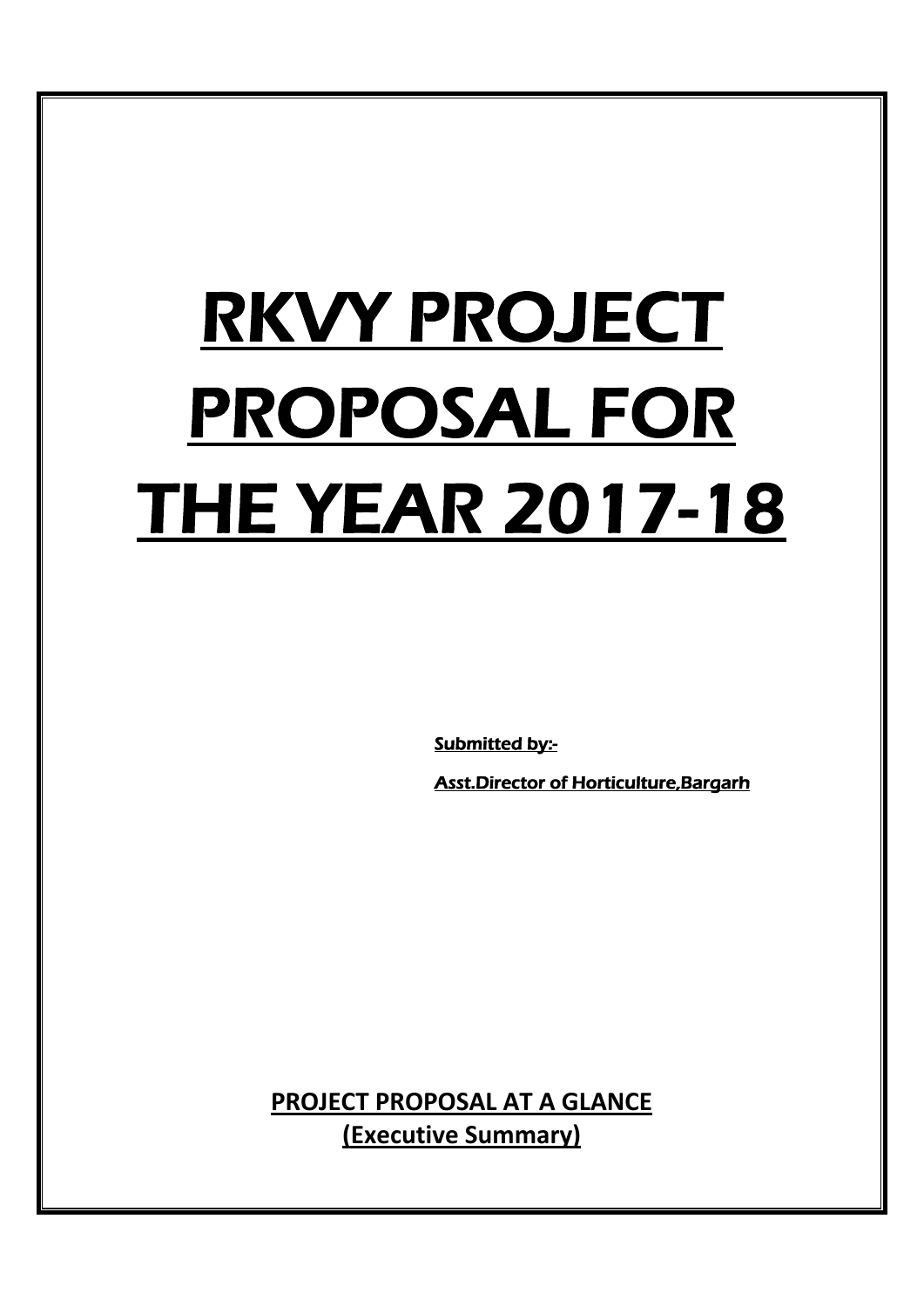| <b>NAME OF THE PROJECT</b> | RENOVATION OF T.N. PIPALMUNDA                         |
|----------------------------|-------------------------------------------------------|
| <b>ROPOSED WORK</b>        | RENOVATION OF T.N. PIPALMUNDA                         |
| PROJECT AREA               | T.N. PIPALMUNDA, BHATLI                               |
| PROJECT DURATION           | 1 YEAR                                                |
| <b>SOURCE OF THE FUND</b>  | RASTRIYA KRUSHI VIKAS YOJNA                           |
| PROJECT COST               | RS 57,06,000/-                                        |
| <b>EXECUTING AGENCY</b>    | <b>ASSISTANT DIRECTOR OF</b><br>HORTICULTURE, BARGARH |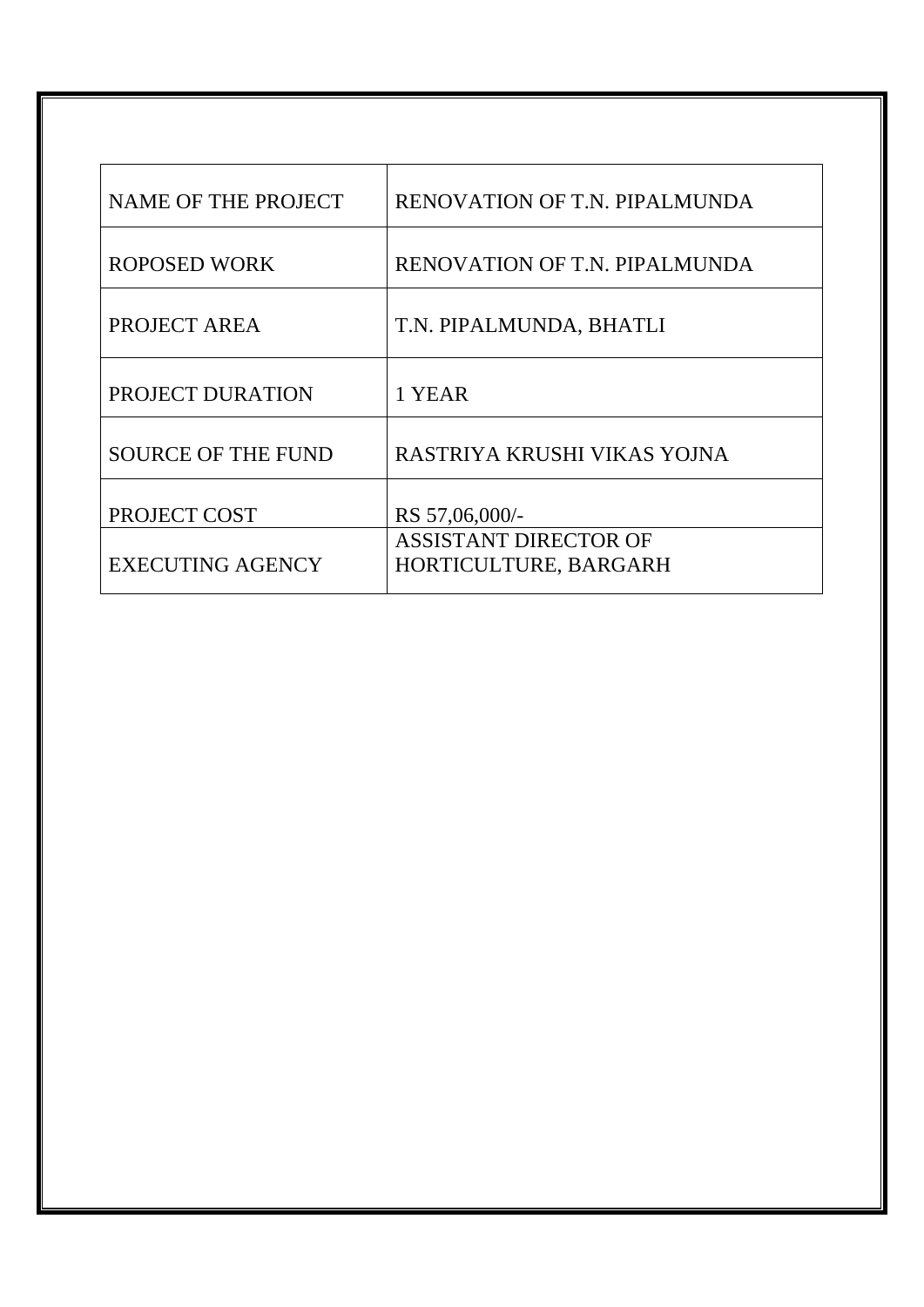## RKVY PROJECT PROPOSAL FOR DEVELOPMENT OF BAHTLI BLOCKTRANSIT NURSERY PIPALMUNDA IN BARGARH SUBDIVISION

#### **CONTEXT/BACKGROUND**

As per administrative set ups are implicated, Bargarh is the headquarters of the District. There are two sub divisions in the District, Bargarh and Padampur. Total number of Tahasils is 12 viz. Attabita, Bargarh, Barpali, Bhatli, Bheden, Padampur, Paikmal, Sohella, Bijepur and Gaisilet.

There are 12 CD Blocks in the Bargarh District viz. Ambabhona, Attabira, Bargarh, Barpali, Bhatli, Bheden, Bijepur, Gaisilet, Jharbandh, Padampur, Paikmal and Sohella. Bargarh Municipality is the one Municipality in the District and 3 N.A.Cs are Barpali, Padampur and Attabira. There are total 248 Gram Panchayats and 1208 Revenue villages in the District.

The Bargarh District experiences extreme type of climate with hot and dry summer followed by humid monsoon and chilling winter. The temperature varies between 10 degree Celsius to 46 degree Celsius. The winter season lasts between November to February. The hot season follows thereafter and continues till the second week of June. The south-west monsoon season is from mid June to the end of September. The average annual rainfall in the District is 1527 mm.

Agriculture acts as the backbone of the economy of the Bargarh District. Most of the indigenous inhabitants in Bargarh District mainly practice crop cultivation. Because of the presence of natural drainage facilities, the District plain supports the growth of large agricultural products and is free from insects and pests.

This is only one transit nursery in Bhatli block. many of area as are subject to drought conditions and having dry & hot climate .

 So, for the development of horti. Farmers ,this Pipalmunda Transit Nurseryin the Bhatli block should be developed so that farmers can get good planting material .

#### **Present crop:-**

1.Mango mother plant(5 Yr.):-125 nos.(Ver.-Amrapali,Mallicka,Dasheri,Nilam )

#### **Present infrastructure available :‐**

1.Watch man shade=1 no. 2.Deep bore well :‐1 nos.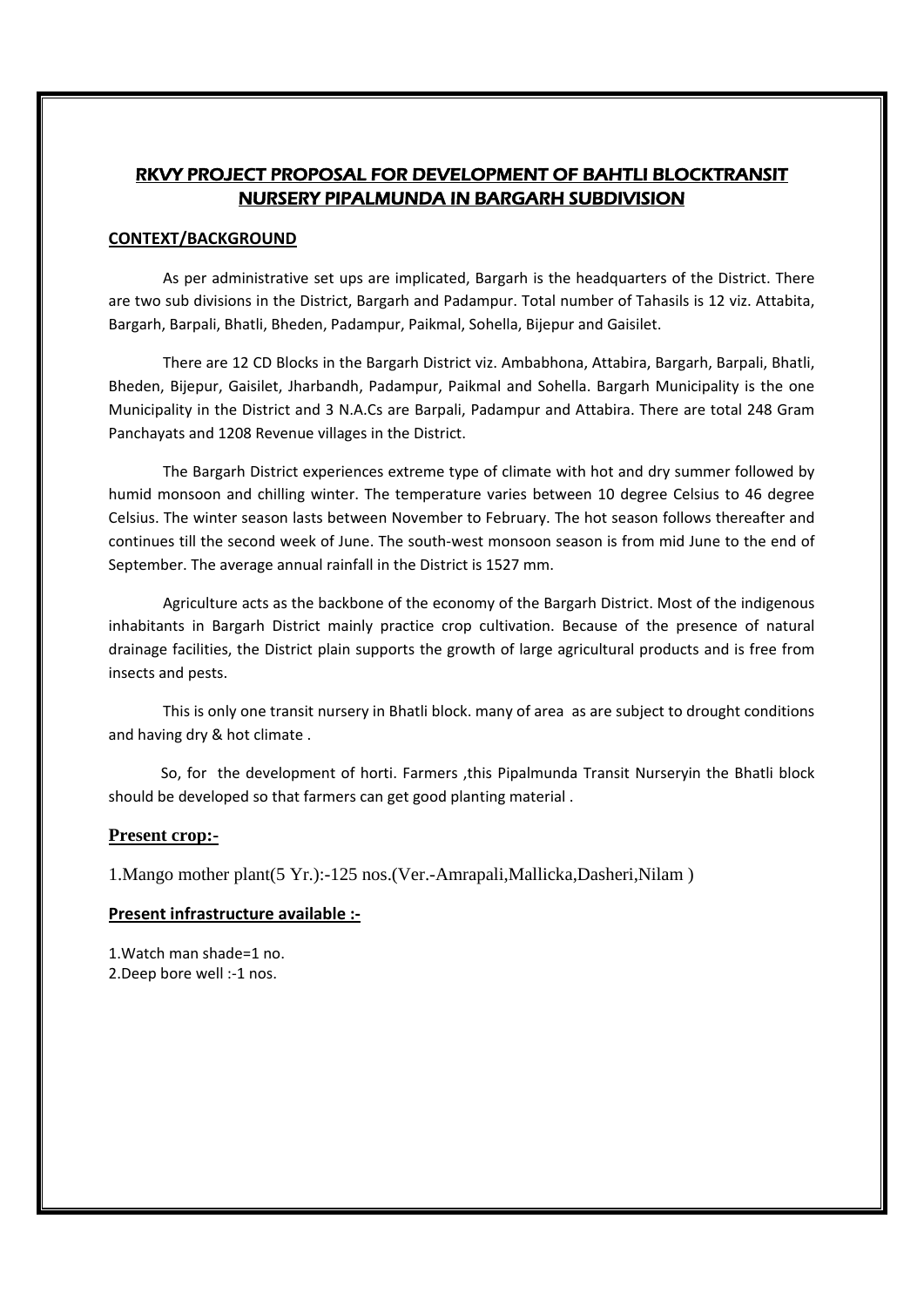## **PROBLEMS**

- 1. No Permanent Boundry ‐ Barbed wire fencing is present.
- 2. SHEDNET HOUSE‐new shade net house required (1000 Sqm.)
- 3. POLY HOUSE--new Polyhouse required (500 Sqm.).
- 4. Go‐down(20tt\*15ft) RCC Roofing working shed required.
- 5. Soil filling of low laying area nursery(4000 sqmt)required.
- 6. Construction of permanent seed bed is required.
- 7. Required Mulching (Mango mother plant‐ 1.5 ha).
- 8. DripGate with concrete Column and approach row
- 9. irrigation-1.5 ha required.
- 10. Hume pipe (NP3, R.C.C) culvert

#### **AIMS AND OBJECTIVE**

### **Present & Future Programme for QPM production Pipalmunda T/N**

| QPM                   | 2017-18 | 2018-19 | 2019-20 | 2020-21 |
|-----------------------|---------|---------|---------|---------|
| Mango Graft           | 15000   | 18000   | 22000   | 25000   |
| Papaya(Seedling)      | 5000    | 6000    | 8000    | 8000    |
| D.Stick(Seedling)     | 5000    | 6000    | 8000    | 8000    |
| Other Veg. (Seedling) | 30000   | 40000   | 55000   | 65000   |
| Marigold (Seedling)   | 40000   | 50000   | 50000   | 60000   |

#### **Strategy**

For development of Pipalmunnda Tr. Nursery, the following activities can be taken up to meet the requirement of the horti farmers in phased manners

- 1. DEVELOPMENT OF Boundary Wall 575 rmt(with column).
- 2. Construction of new Poly House 500 sqm.
- 3. Construction of new Shadenet House 1000 Sqm.
- 4. Mulching (Mango mother plant) 1.5 Ha.
- 5. Drip irrigation‐1.5 ha
- 6. Construction of permanent seed bed
- 7. Soil filling of low laying area nursery.(4000 sqmt)
- 8. Go‐down(20tt\*15ft) RCC Roofing working shed.
- 9. Gate with concrete Column and approach row
- 10. Hume pipe (NP3, R.C.C) culvert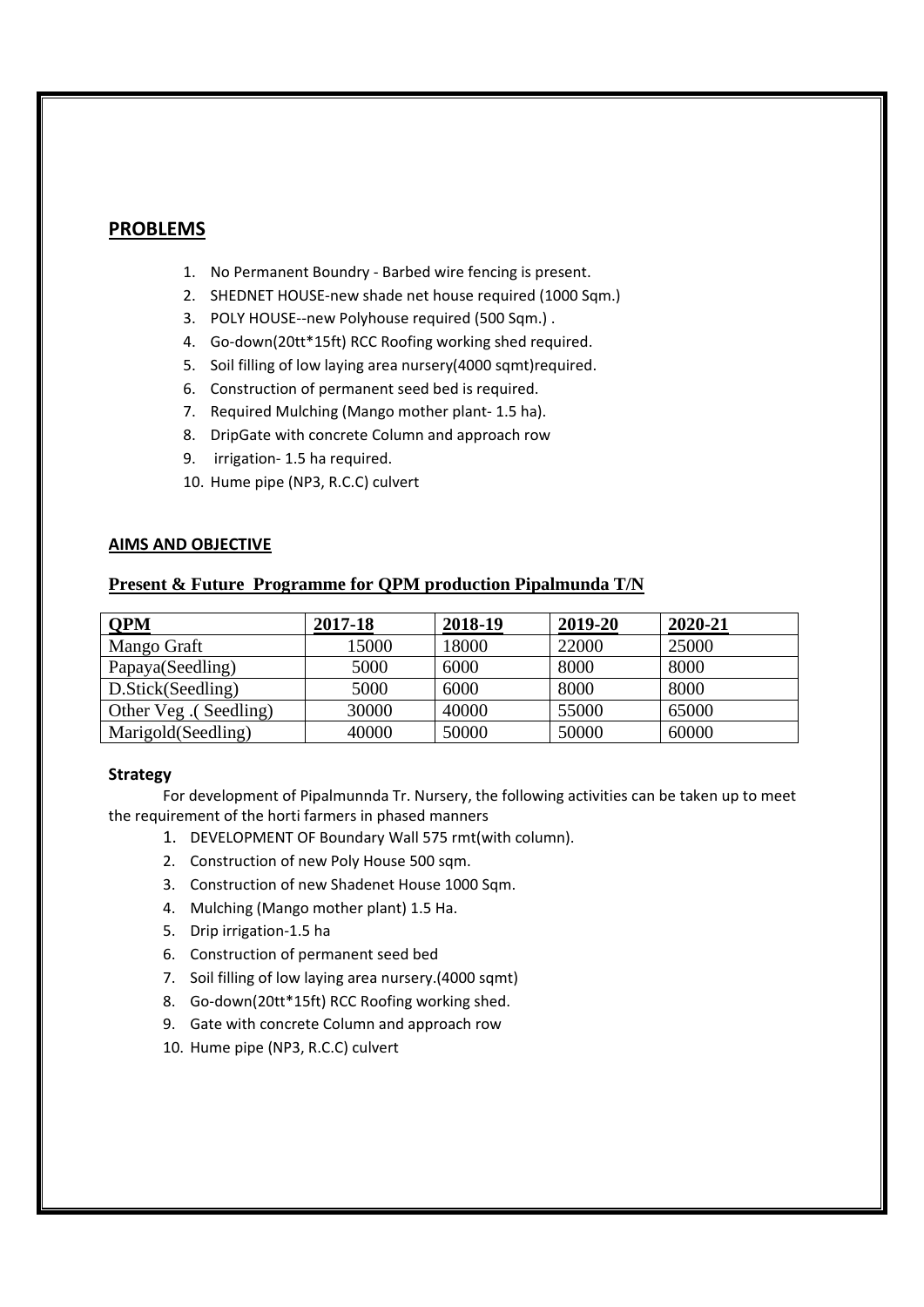## **TARGET BENIFICIARY**

 It is targeted that many of the Bargarh sub division Horti. Farmers are depending on this Govt. Nursery only. Hence,It should be developed in phased manner to meet needs of all Horti. Farmes of the Bargarh sub division particularly to get good planting materials inthis sub‐division.

**FINANCE:** The above project may be financed through RKVY:

- 1. Boundary Wall 710 rmt(with column)Total cost @5217/rmt=37,04,070/‐
- 2. Poly House 500 sqm. @ 1060/per Sq mtr=5,30,000/‐
- 3. Shadenet House 1000 @ 710/‐ Per Sqm.=7,10,000/‐
- 4. Mulching (Mango mother plant) 1.5 Ha.=40,000/‐
- 5. Drip irrigation‐1.5 ha= 60,000/‐
- 6. Soil filling of low laying area nursery.(4000 sqmt) = 40,000/‐
- 7. Go‐down(20tt\*15ft) RCC Roofing working shed.=4,00,000/‐
- 8. permanent seed bed= 50,000/-
- 9. Gate with concrete Column and approach row= 71930/-
- 10. Hume pipe (NP3, R.C.C) culvert= 1,00,000/‐

## **TOTAL=57,06,000 /‐**

## **Time frame:**

All projects as aboveshould be completed within one year on receipt of allotment . **Cost benefit analysis:** 

As it is a GovtNursery and being to be used for production of quality planting materials,is one of the oldest & revenue generating T.N Nursurey of Dept. of Horticulture under the jurisdiction of Assistant Director of Horticulture, Bargarh and to be used in future absolutely for required nos of QPMs,it will provide a long term benefits to the horti farmers of Bargarh Sub‐Division(6 Blocks).

| сан<br><b>WISC HILDING</b>    |                 |                  |                 |                  |                 |                  |                 |                  |  |  |  |
|-------------------------------|-----------------|------------------|-----------------|------------------|-----------------|------------------|-----------------|------------------|--|--|--|
| Name of the OPM               | 2017-18         |                  | 2018-19         |                  | 2019-20         |                  | 2020-21         |                  |  |  |  |
|                               | <b>Physical</b> | <b>Financial</b> | <b>Physical</b> | <b>Financial</b> | <b>Physical</b> | <b>Financial</b> | <b>Physical</b> | <b>Financial</b> |  |  |  |
| Mango Graft                   | 15000           | 382500           | 18000           | 459000           | 22000           | 561000           | 25000           | 637500           |  |  |  |
| Papaya(Seedling)              | 5000            | 30000            | 6000            | 36000            | 8000            | 48000            | 8000            | 48000            |  |  |  |
| D.Stick(Seedling)             | 5000            | 30000            | 6000            | 36000            | 8000            | 48000            | 8000            | 48000            |  |  |  |
| Other Veg<br>(Seedling)       | 30,000          | 60000            | 40,000          | 80000            | 55,000          | 110000           | 65000           | 130000           |  |  |  |
| Marigold(Seedlin<br><u>g)</u> | 40,000          | 40,000           | 50,000          | 50000            | 50,000          | 50,000           | 60000           | 60000            |  |  |  |

# **Year wise Income**